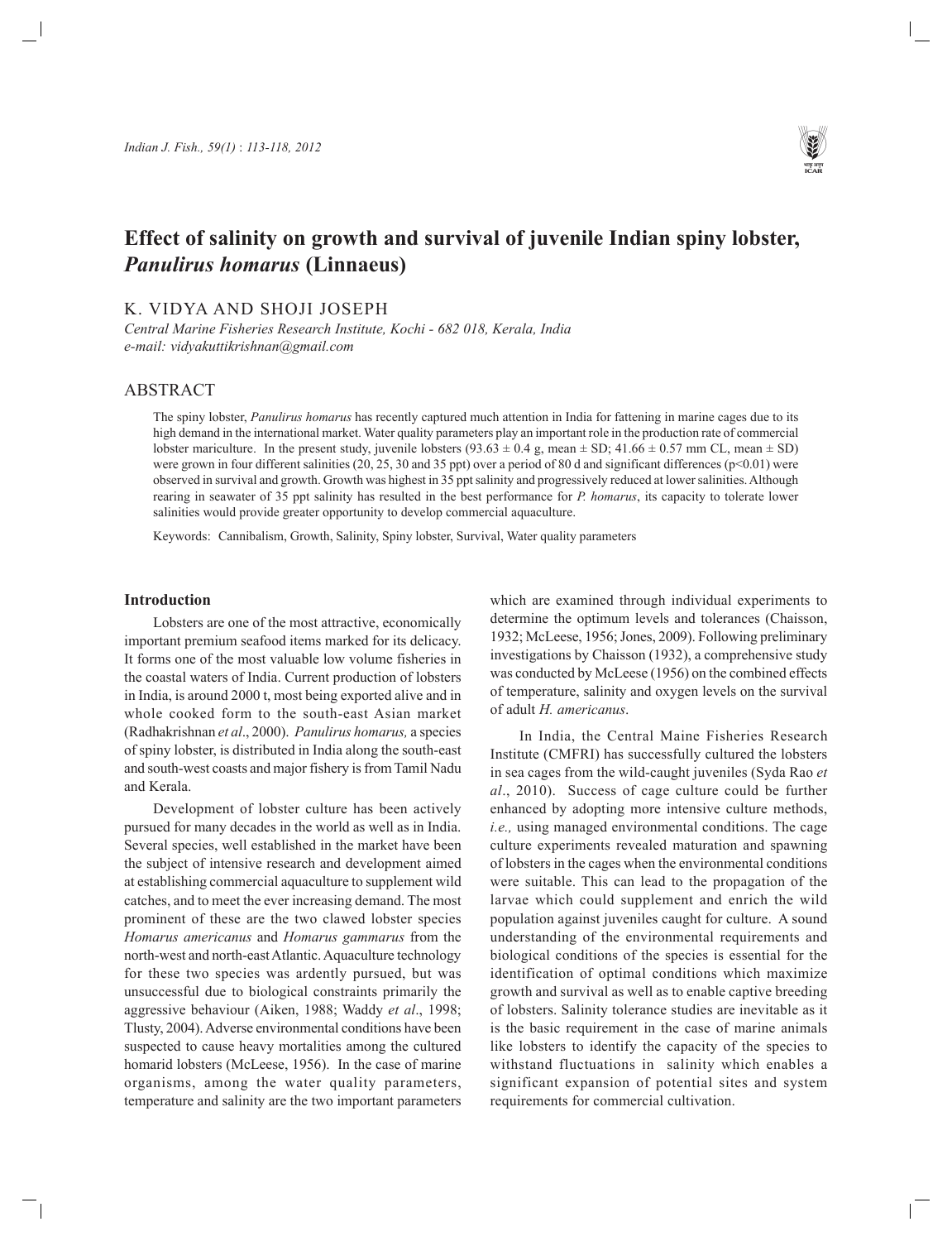#### **Materials and methods**

Experiments were conducted at the Marine Hatchery of CMFRI, Kochi. Experimental lobsters were collected from the wild using traps from various locations at Vizhinjam. All lobsters were acclimated to captive conditions in flow-through seawater for a minimum period of 7 days prior to the commencement of experiments. A 3×4 randomized block design was applied to assess the effect of salinity on growth and survival of juvenile spiny lobster. The salinity treatments applied were 20, 25, 30 and 35 ppt with an individual recirculation system for each with three replicates. Experimental tanks were cylindrical in shape and made of fibre glass of 500 l capacity. The tanks were filled with 400 l of water and the experimental animals were stocked.

Eight lobsters  $(93.63 \pm 0.4 \text{ g}$ , mean  $\pm$  SD;  $41.66 \pm 0.57$  mm CL, mean  $\pm$  SD) were allocated to each tank. Lobsters were acclimated for a minimum of 24 h at each intermediate salinity levels prior to the salinity treatment experiment. Individual weight, carapace length, and sex were recorded at stocking. To distinguish moults, the lobsters were tagged with a 5 mm diameter disc of water proof alphabetic label, super glued to the dorsal carapace between the orbital horns.

For each salinity treatment, filtered seawater was diluted at 5 ppt  $d^{-1}$  with freshwater until the required salinity was achieved. Periodic replacement of water was done by mixing water from reservoir tank of required salinity and flushing the recirculation system with approximately 50% of its volume. This was carried out at fortnightly intervals for each treatment. Prawn flesh was provided once in a day after 1500 hrs at the rate of 5% of biomass adjusted according to observation. Feeding rate was consistent for all tanks and was recorded daily. Water quality parameters were analysed at weekly intervals prior to replacement of water.

Moulted lobsters were identified daily and retagged. Weight and carapace length were measured after 3 days from the date of their moult, when the soft shell of the newly moulted lobsters hardened. The corresponding exuviae's were measured for carapace length to determine moult increment. The experiment was carried out for 80 days.

determined from all lobsters which moulted more than once by calculating the size increase between successive moults and the period. Daily growth coefficient (DGC) ( $\%$  g d<sup>-1</sup>) was calculated as per Cho (1992) and Bureau *et al.* (2000).

$$
DGC = 100 \times (BW f^{1/3} - BW i^{1/3}) / t
$$

where BW*f* is the final body weight (g); BW*i* is the initial body weight (g); and *t* is the duration of the growth period in days.

Food consumption was calculated by subtracting the wet weight of uneaten food remaining in each tank in the morning from the wet weight of food provided the previous afternoon. Apparent feed intake (AFI) was expressed as food consumed divided by the number of lobsters in each tank on a daily basis.

#### *Statistical analysis*

Statistical analysis was performed using Microsoft Excel and SPSS. One-way analysis of variance was employed to analyse the data. Least significant difference was applied to compare treatment means.

#### **Results**

Water quality parameters remained within the acceptable limits during the experimental period (Table 1). Occasional elevated ammonia levels were observed in the 20 ppt and 35 ppt treatments (Fig. 1). On six occasions, ammonia levels exceeded  $0.5$  mg  $l^{-1}$ , although during the intervening periods it was less than  $0.1$  mg  $1<sup>-1</sup>$ . Some of the



Fig. 1. Ammonia levels of seawater in the experimental tanks at four salinities during 80 d experiment*.*

Table 1. Water quality parameters in the experimental tanks

| Treatment | pΗ   |       |      | Salinity (ppt.) |      |       | Temperature $(^{\circ}C)$ |      |       |
|-----------|------|-------|------|-----------------|------|-------|---------------------------|------|-------|
|           | Min. | Max.  | Mean | Min.            | Max. | Mean  | Min.                      | Max. | Mean  |
| 20        | 7.46 | 8.56  | 8.01 | 19.6            | 20.5 | 20.05 | 25                        | 31.7 | 28.35 |
| 25        | 7.3  | 8.7   | 8.0  | 24              | 26.5 | 25.25 | 25                        | 31.6 | 28.3  |
| 30        | 7.49 | 8.12  | 7.80 | 29              | 33   | 31    | 25.1                      | 31.6 | 28.35 |
| 35        | 7.41 | 8 1 7 | 7.79 | 34.5            | 36   | 35.25 | 24.7                      | 30.4 | 27.55 |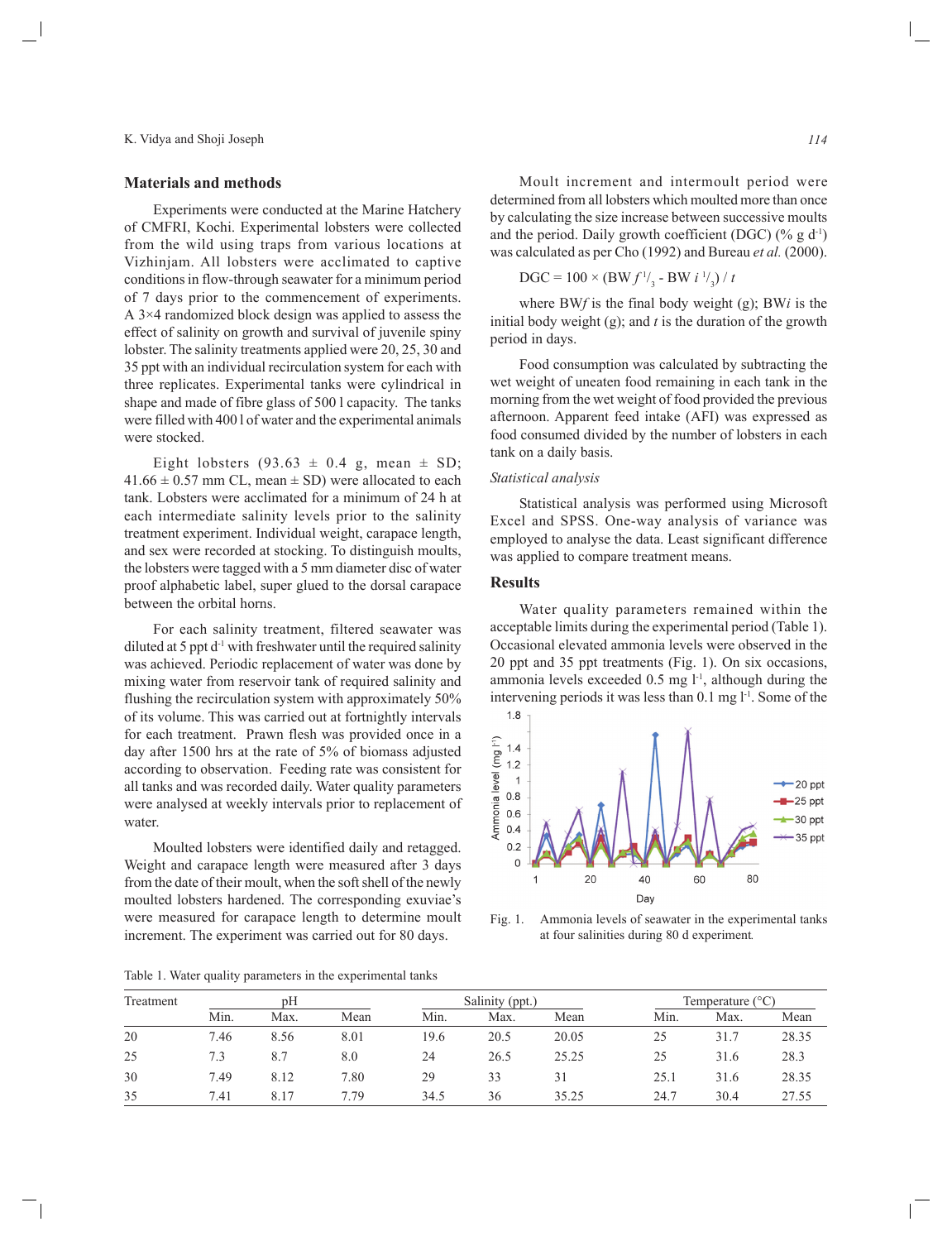Effect of salinity on growth and survival of Indian spiny lobster

observed mortalities for this treatment may be attributable to the high ammonia level. Temperature averaged at 28.13 ºC and pH at 7.9 for all the tanks.

Summary statistics for lobster size, survival and growth are presented in Table 2. Survival was significantly less ( $p<0.01$ ) for lobsters at 35 ppt salinity treatment than at the lower salinities. Survival percentage observed for 80 d experiment at 35 ppt salinity was only 66.6%, while for 20 ppt, it was 82.5%. Cent percent survival was observed at 25 ppt and 30 ppt salinities (Fig. 2). Growth was significantly, positively affected by salinity  $(p<0.001)$ (Table 2; Fig. 3). After 80 d, lobsters grown at 35 ppt were 90% larger than those grown at 20 ppt, but were only 57%



Fig. 2. Survival of *P. homarus* juveniles grown in four salinities during 80 d. (mean survival %)



Fig. 3. Growth of *P. homarus* juveniles at four different salinities during 80 d culture period.

Table 2. Growth of *P. homarus* grown at four different salinities for a period of 80 d



Fig. 4. Apparent Feed Intake (g lobster<sup>-1</sup> day<sup>-1</sup>) of *P. homarus* at four different salinities

larger than those at 25 ppt and only 17% larger than those at 30 ppt. Growth rates were strong for salinities above 30 ppt but relatively weak at 20 ppt. DGC  $(0.9\% \text{ g d}^{-1})$  was significantly higher at 35 ppt and there was a gradual decline at lower salinities (Table 2).

Apparent feed intake during the experiment is illustrated in Fig. 4. Food intake increased over time at all salinities, with increasing rates at higher salinities. Significant positive correlation was observed in the case of salinity  $(p<0.01)$  and food consumption in captivity.

# **Discussion**

The spiny lobsters have recently captured more attention in India due to their fattening possibilities in cages and high demand in the international market (Vijayakumaran *et al.,* 2009). As the seed production of spiny lobsters in the hatchery is still a distant possibility, the lobster aquaculture relies on wild caught undersized juveniles for fattening (Varghese *et al.,* 2007; Vijayakumaran *et al*., 2009). Similarly, disease outbreaks in spiny lobster culture are rare but recent instances in Vietnam (Anon, 2009a, b) and India (Jayagopal and Vijayakumaran, 2010) suggest that commercial ventures may confront water quality problems and disease outbreaks. Therefore, adequate knowledge of environmental factors like salinity, affecting the growth and survival is essential.

| Salinity                 | $20$ ppt                     | 25 ppt                  | 30 ppt                  | $35$ ppt                     |
|--------------------------|------------------------------|-------------------------|-------------------------|------------------------------|
| Initial CL (mm)          | $40.9 \pm 0.49$              | $41.9 \pm 0.51$         | $41.6 \pm 0.88$         | $42.3 \pm 0.34$              |
| Final CL (mm)            | $42.7 \pm 1.05^{\rm b}$      | $50.8 \pm 2.98^{\circ}$ | $53.7 \pm 0.40^b$       | $56.1 \pm 6.47^b$            |
| Initial weight $(g)$     | $93.7 \pm 1.27$              | $93.8 \pm 0.60$         | $93.1 \pm 0.17$         | $93.9 \pm 0.37$              |
| Final weight $(g)$       | $97.9 \pm 2.02^{\circ}$      | $112.6 \pm 4.84^b$      | $130.3 \pm 1.17^b$      | $138.6 \pm 15.55^{\circ}$    |
| Survival $(\% )$         | $82.5 \pm 0.57$ <sup>a</sup> | 100                     | 100                     | $66.6 \pm 0.81$ <sup>a</sup> |
| Daily Growth Coefficient | $0.11 \pm 0.03^b$            | $0.38 \pm 0.05^{\rm b}$ | $0.7 \pm 0.07^{\rm b}$  | $0.9 \pm 0.14^b$             |
| Apparent Feed Intake     | $0.87 \pm 0.15^{\rm b}$      | $2.29 \pm 0.67^{\rm b}$ | $3.36 \pm 0.88^{\rm b}$ | $3.83 \pm 1.31^b$            |

Values bearing different superscripts are significantly different (a: p<0.05, b: p<0.01*).*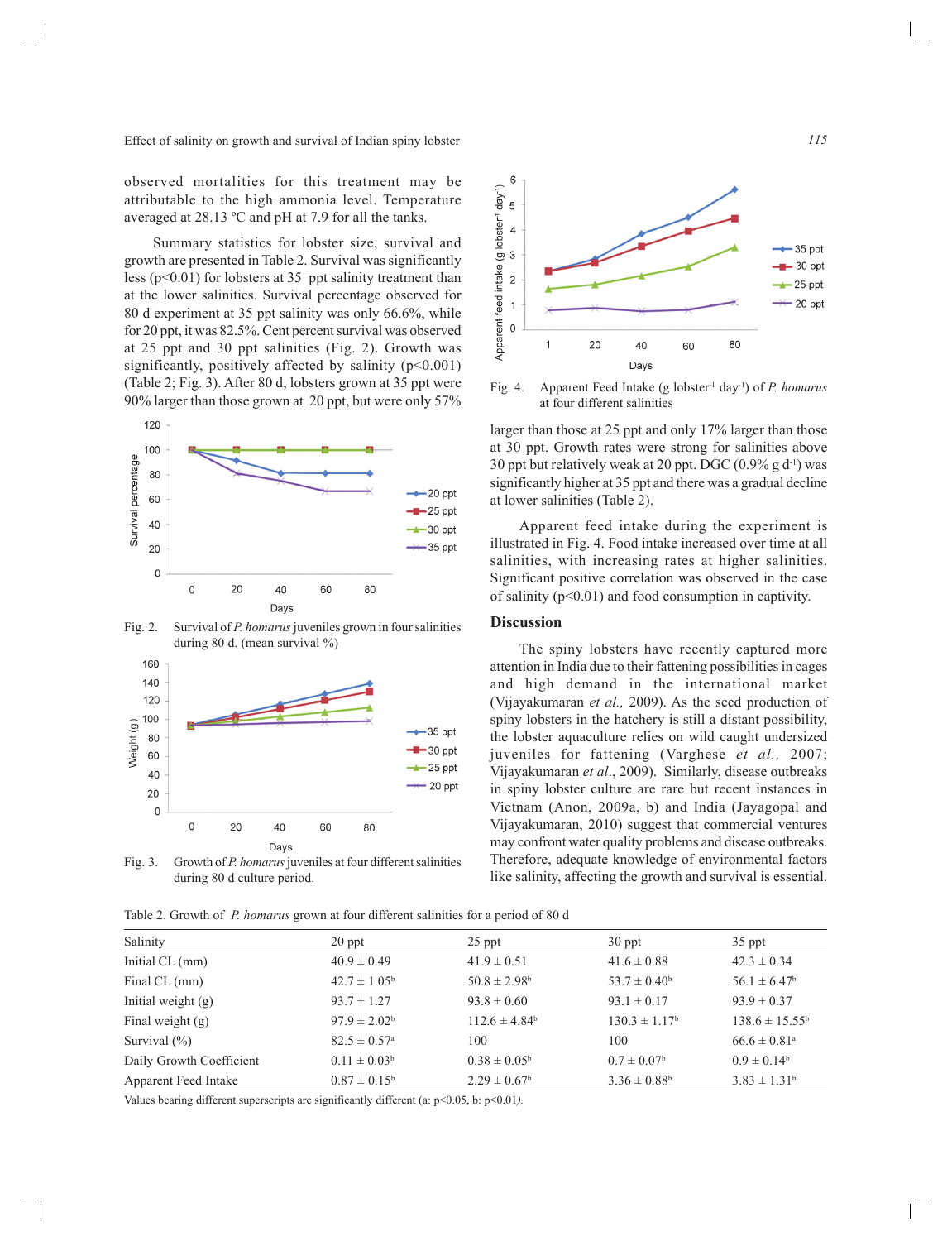Denton and Jones (1982) reported that salinity was a sole factor affecting the growth of cultured shrimp *Penaeus merguiensis* under normal culture conditions. Identification of optimum environmental conditions like salinity and pH is very important for obtaining better growth in captivity, where feeding can be done accurately based on the stocking density and demand.

Water quality parameters play an important role in the production rate of commercial lobster culture. The present experiment mainly concentrated on salinity, which is an important parameter controlling growth and survival. It also focused on the responses which could be expected if the salinity range moves outside the preferred range. Generally, it is expected that seawater salinity of 35 ppt will be ideal for growth and survival of a marine animals like lobsters*.* Present study also confirmed that 35 ppt seawater is optimal for the growth of *P. homarus*. Growth at 35 ppt was significantly higher than the lower salinities; however, the significantly lower survival at 35 ppt is anomalous. The findings of the present study are in general agreement with those of Clive (2009) in *P. ornatus,* which reported higher growth at 35 ppt as expected but survival was significantly lower in this salinity. They have attributed three possible reasons for increased mortality at this salinity which are almost similar in the present investigation also and are detailed below.

First, water quality for 35 ppt treatment was affected by elevated ammonia level on six occasions and this might have caused the mortality. Accumulation of ammonia may be a critical limiting factor affecting the growth and survival. Forteath (1990) also recommends that total ammonia should be below 0.5 mg l<sup>-1</sup> and levels of ammonia nitrogen should not exceed  $0.1$  mg  $l<sup>-1</sup>$ . Toxicity of ammonia is a complex issue because of the inter-relationships of the balance of the ammonia (NH<sub>3</sub>) and ammonium (NH<sub>4</sub><sup>+</sup>) ions, with temperature, pH and salinity (Young-Lai *et al.,* 1991; Schmitt and Uglow, 1997). The ammonia levels that lobsters were exposed to in the present experiment may have been deleterious and contributed to compromised health and possibly death. Survival in 35 ppt treatment was 66.6% and in 20 ppt, it was 82.5% over 80 d trial, and the surviving lobsters grew well and suffered no other observed effects, suggesting that the impact of ammonia is not highly significant on growth.

The second reason contributing to mortality at 35 ppt treatment is cannibalism. Cannibalistic behaviour of various species of lobsters has been reported by several authors. This is more acute when environmental conditions are optimal, animals are very active, food intake higher and moulting is most frequent. Dead lobsters observed in 35 ppt treatment tanks were freshly moulted ones. Post- moult individuals are more susceptible to cannibalism

because of their soft new skeleton. Insufficient dens to protect themselves can also increase cannibalism. If mortality had been caused by the physiological impact of reduced water quality (*i.e.,* increased ammonia), death would have occurred during inter-moult also.Cannibalism was observed only upon the newly moulted healthy animals. Third reason for mortality at 35 ppt is the increased potential of diseases caused by organisms (bacteria, fungi, viral) that are more virulent under their preferred environmental conditions.

Mortality was not observed for 30 and 25 ppt salinity treatments, but there was a considerable decline in the growth rate of lobsters in the above salinity treatments when compared to 35 ppt salinity. The experiment proves that salinity variations up to 25 ppt are tolerable by the species but there is a decline in the growth of the animal resulting in reduced weight gain. Growth rate has drastically declined for 20 ppt salinity treatment with low survival. Parry and Potts (1965) reported that at low salinity, cultured organisms spend more energy to maintain the osmotic balance. The osmotic stress may lead to lower survival and reduction in the growth of individuals. The energy spent in maintaining osmotic balance may be the main cause for the decreased growth and survival of lobsters in lower salinities. A decline in oxygen consumption at low salinity was also reported in acclimated *Fenneropenaeus californiensis* juveniles (Villarreal *et al.,* 2003). According to Kinne (1971), stenohaline organisms, suffer from osmotic damage whenever the salinity deviates significantly from the normal conditions. Several studies in different species of spiny lobsters have shown that decreasing salinity affects their metabolic rates, causes variations in their oxygen consumption, heart and scaphognathite rates (Parry and Potts, 1965; Kinne, 1971; Schmitt *et al*., 1997; Villarreal *et al.,* 2003). Reduced salinities may indeed buffer against disease. Mortality at 20 ppt salinity may be either due to any of these reasons. Cage culture of *P. homarus* at Vizhinjam, where salinity often varies seasonally between 25 and 35 ppt has been successful, although the level of production was moderate. Survival rates obtained were 75% and 70.56% in the cage and tanks respectively (Syda Rao *et al*., 2010), which are comparable with the survival rates of 70-95% of *P. ornatus* as reported by the lobster growers in Vietnam (Anon, 2009a; b).

The results of the present study indicate that the Indian spiny lobster *P. homarus* exhibits varying growth rates under varying salinities, and 35 ppt salinity is observed as the optimum for the growth under captivity. Variations in salinities induce stress on the organism which in turn affects its physiology thereby resulting in poor growth rate of lobsters. Thus, if salinity control is possible within a spiny lobster production facility, a decision would need to be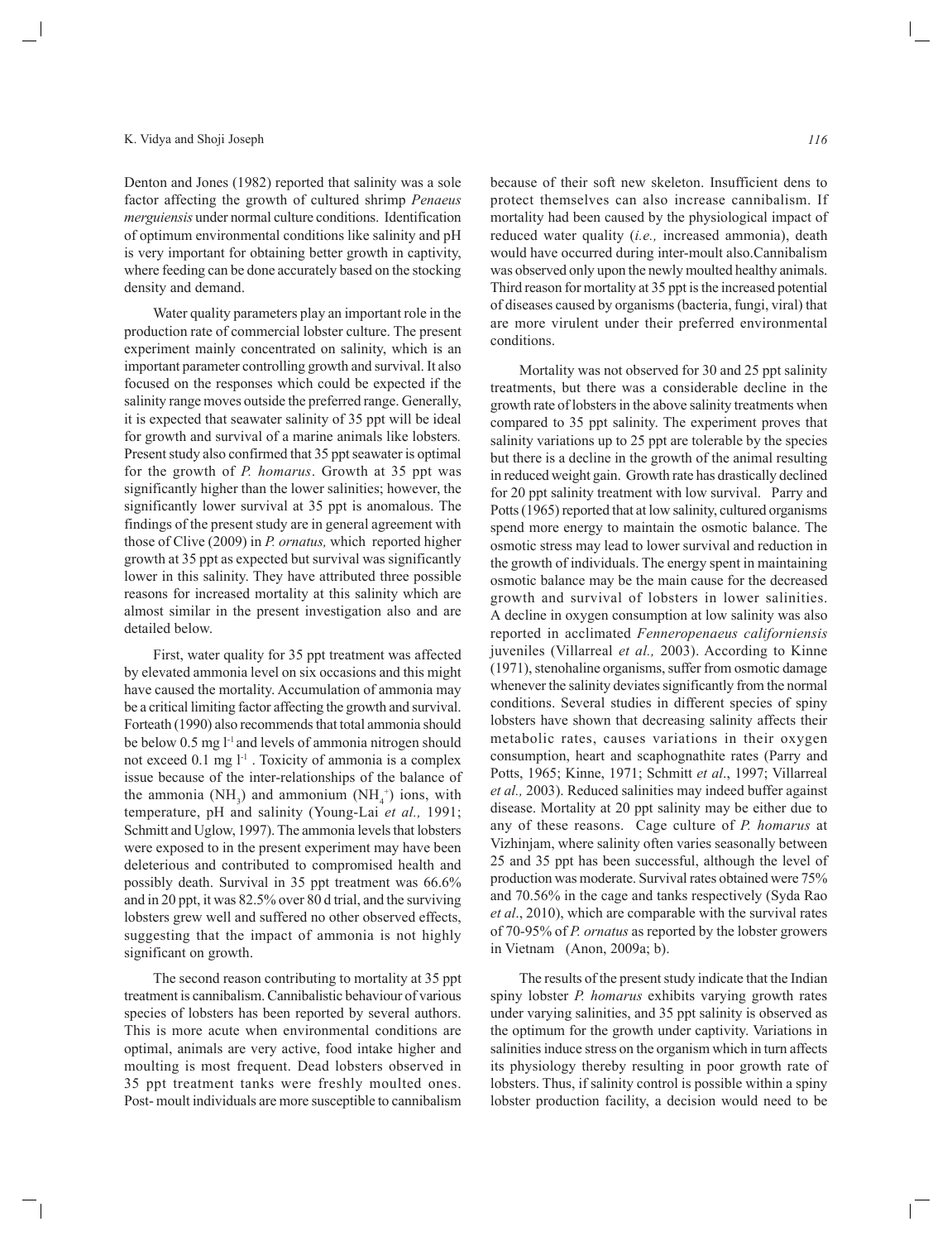Effect of salinity on growth and survival of Indian spiny lobster

made as to which was more economically advantageous: an animal to attain market size within the shortest period of time possible, or one that could be held for longer duration using the same advantages. The next step in understanding long term effect of changes in salinity should be an integrated physiological approach including the studies of body fluid, osmosis, respiration, excretion, feeding and behaviour. Such detailed investigation would possibly provide the necessary data to assess the effects of constant and fluctuating salinities.

# **Acknowledgments**

The authors express their gratitude to Dr. G. Syda Rao, Director, CMFRI, Kochi. The present study is funded in part by a grant from the Council of Scientific and Industrial Research (CSIR).

#### **References**

- Anon. 2009a. Study on milky syndrome in farmed lobster in Vietnam. *Preliminary research*. Ministry of agriculture and rural development (MARD), Hanoy, p. 39
- Anon. 2009b. Sustainable spiny lobster culture in Vietnam and Australia. SIS/2001/058. Australian Centre for International agricultural research, Canberra. In: Aiken, D. E. (Ed.), *Lobster farming: fantasy or opportunity*, *Proceedings of the Aquaculture International Congress and Exposition,* 6 - 9 September 1988*.* Vancouver, Canada, p. 575-582.
- Bureau, D. P., Azevedo, P. A., Tapia-Salazar, M. and Cuzon, G. 2000. Pattern and cost of growth and nutrient deposition in fish and shrimp: potential implications and applications. In: Cruz-Suarez, L. E., Ricque-Marie, D., Tapia-Salazar, M., Olvera-Novoa, M. A. and Civera-Cerecedo, R. (Eds.), *Advances en nuticion acuicola v memorias del v symposium internacional de nutricion acuicola*. 19 – 22 November 2000. Merda, Yucatan, Mexico.
- Chaisson, A. F. 1932. The effect of low salinities on the lobster. *Ann. Rep. Biol. Bd Can*., 1931: 21.
- Cho, C. Y. 1992. Feeding systems for rainbow trout and other salmonids with reference to current estimates of energy and protein requirements. *Aquaculture*, 100: 107-123.
- Clive, M. J.. 2009. Temperature and salinity tolerances of the tropical spiny lobster, *Panulirus ornatus*. *J. World Aquacult. Soc.*, 40(6): 744-752.
- Denton, G. R. W. and Burdon Jones, C. 1982. The influence of temperature and salinity upon the acute toxicity of heavy metals to the banana prawn (*Penaeus merguiensis* de Man). *Chem. Ecol*., 1: 131-143.
- Forteath, N. 1990. A handbook on recirculating systems for aquatic organisms. *Fishing Industry Training Board of Tasmania Inc.*
- Jayagopal, P. and Vijayakumaran, M. 2010. Studies on stress during live transport -Gaffkemia, a bacterial disease of lobsters *Panulirus* sp. In: *Abstract 9th International Conference on Recent Advances in Lobster Biology, Aquaculture and Management*, 5 – 8 January 2010. Chennai, India, p. 52.
- Khasim, H. M. 1986. Effect of salinity, temperature and oxygen partial pressure on the respiratory metabolism of *P. polyphagus* (HERBST). *Indian J. Fish,* 33: 66-75.
- Kinne, O. 1971. Salinity Invertebrates. In: Kinne, O. (Ed.), *Marine Ecology: a comprehensive, integrated treatise on life in oceans and coastal waters*. London, Wiley and Sons. Vol. 1, p. 683-1244.
- McLeese, D. W. 1956. Effects of temperature, salinity and oxygen on the survival of the American lobster. *J. Fish. Res. Bd. Can*., 13: 247-272.
- Parry, G. and Potts, W. T. W. 1965. Sodium balance in the freshwater prawn, *Palaemonetes antennarius*. *J. Exp. Biol*., 42: 415-421.
- Radhakrishnan, E. V. and Vijayakumaran, M. 1990. An assessment of potential of spiny lobster culture in India. *Bull. Cent. Mar. Fish. Res. Inst.,* 44: 416-427
- Radhakrishnan, E. V. and Vijayakumaran, M. 2000. Problems and aspects for lobster farming in India. In: Pillai, V. N. and Menon, N. G. (Eds.), *Marine fisheries research management*, CMFRI, Cochin, India, p. 753-764.
- Schmitt, A. S. C. and Uglow, R. F. 1997. Effects of ambient ammonia levels on blood ammonia, ammonia excretion and heart and scaphognathite rates of *Nephrops norvegicus*. *Mar. Biol.*, 127: 411-418.
- Syda Rao. G., Rany Mary George., Anil, M. K., Saleela, K. N., Jasmine, S., Jose Kingsley, H. and Hanumanta Rao, G. 2010. Cage culture of the spiny lobster *P. homarus* (Linnaeus) at Vizhinjam, Trivandrum along the south-west coast of Inda. *Indian J. Fish.*., 57(1): 23-29.
- Tlusty, M. 2004. Refocusing the American lobster (*Homarus americanus*) stock enhancement program. *J. Shellfish Res*., 23(1): 313-314.
- Verghese, B., Radhakrishnan, E. V. and Padhi, A. 2007. Effect of environmental parameters on immune responses of the Indian spiny lobster, *Panulirus homarus* (Linnaeus, 1758). *Fish Shellfish Immunol*., 23: 928-936.
- Vijayakumaran, M., Venkatesan, R., Senthil Murugan, T., Kumar, T. S., Dilip Kumar Jha., Remany, M. C., Mary Leema Thilakam, J., Syed Jahan, S., Dharani, G., Selvan, K. and Kathiroli, S. 2009. Farming of spiny lobsters in sea cages in India. *N. Z. J. Mar. Freshwat. Res*., 43: 623-634.
- Villareal, H., Hernandez-Llamas, A. and Hewitt, R. 2003. Effects of salinity on growth, survival, and oxygen consumption of